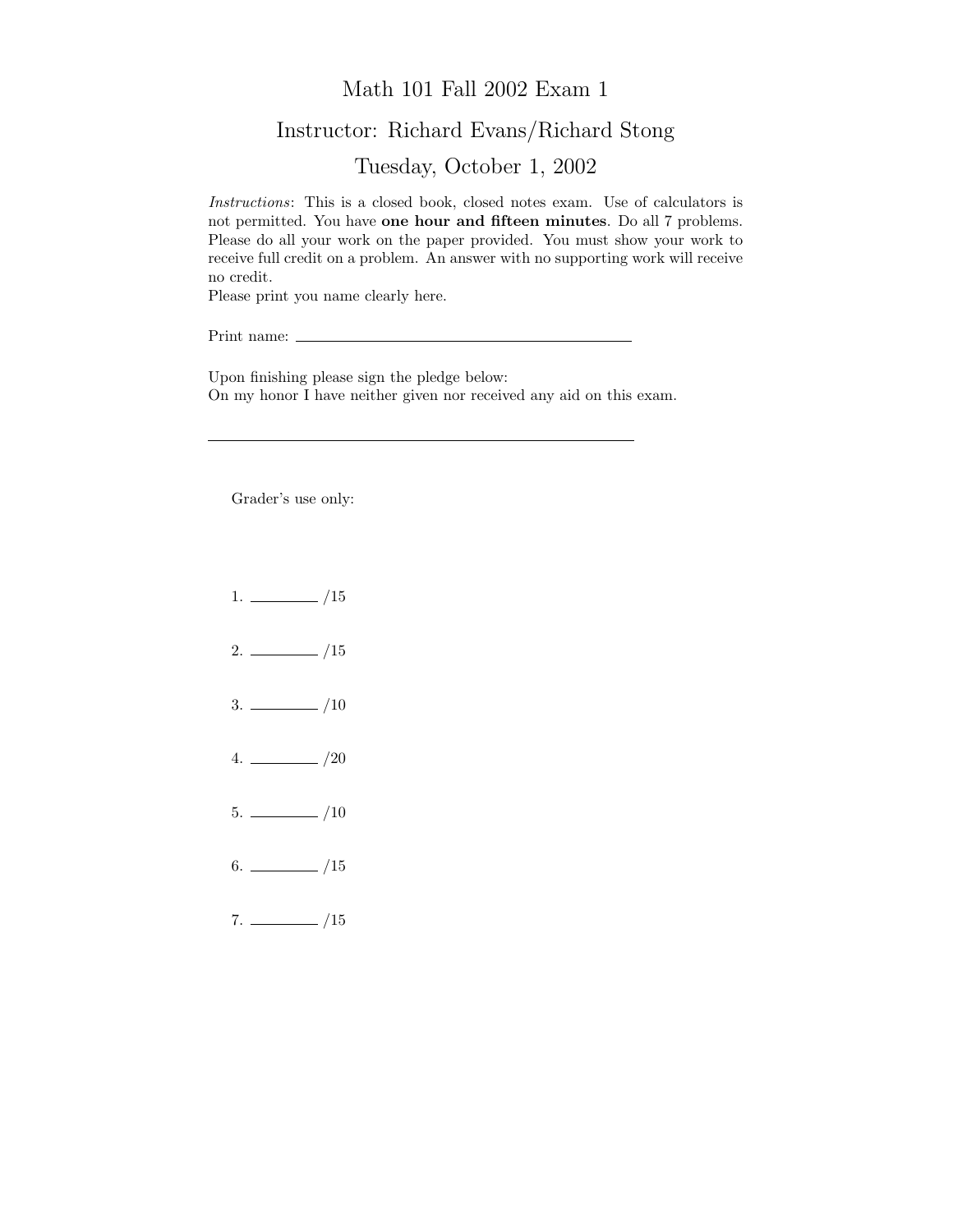- 1. [15 points] Evaluate the following limits, if they exist.
	- (a)  $\lim_{x \to -2} \frac{x^2 + x 2}{x^2 x 6}$

(b)  $\lim_{\theta \to 0}$  $rac{\tan 2\theta}{\sin 5\theta}$ 

(c) 
$$
\lim_{x \to 1} \frac{\frac{2}{x+1} - 1}{x-1}
$$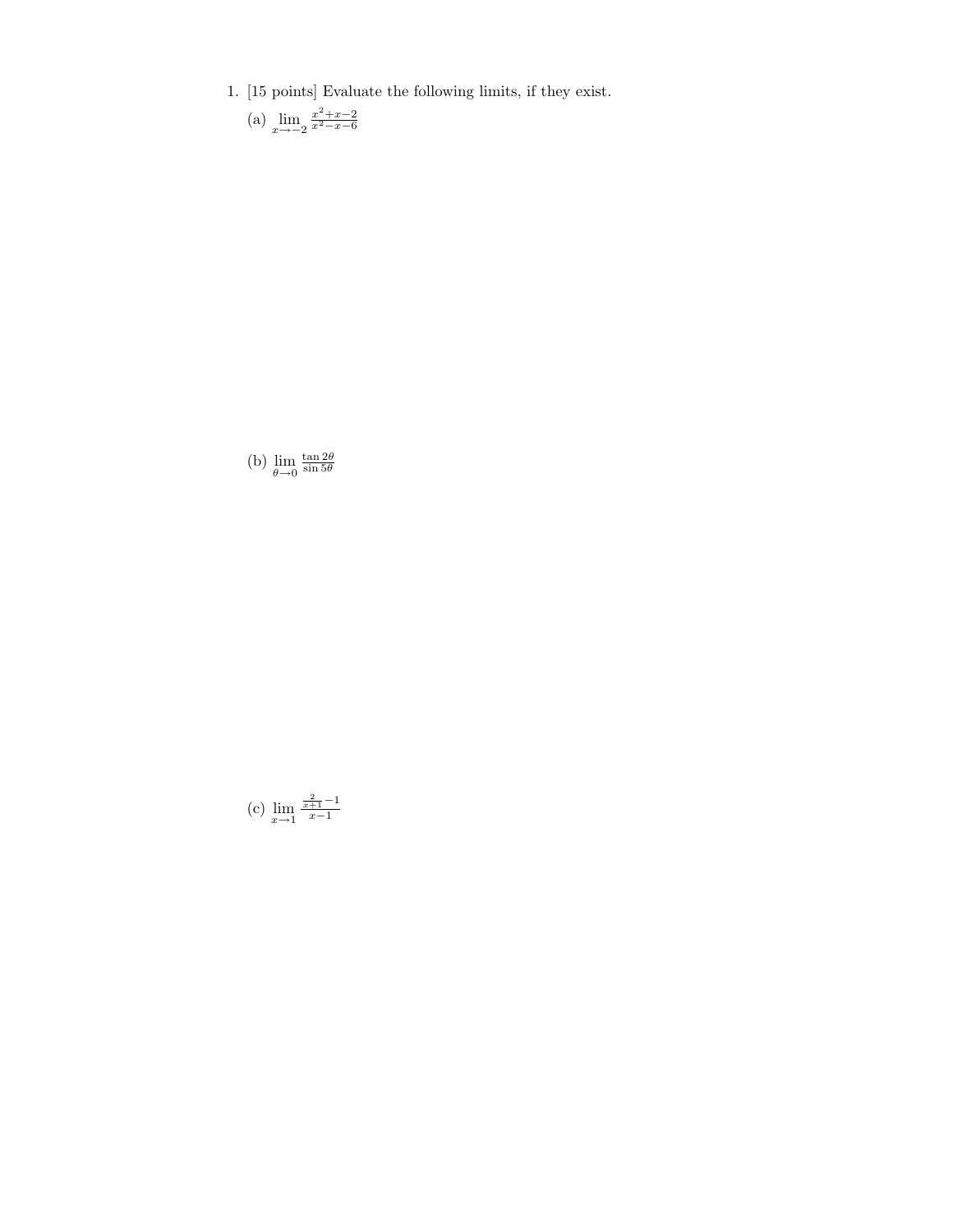2. [15 points] Suppose  $c$  is a constant and the function  $f$  is given by:

$$
f(x) = \begin{cases} c^2 - x^2, & x < 0\\ 2(c - x)^2, & x \ge 0 \end{cases}
$$

(a) Calculate the following limits:

$$
\lim_{x \to 0^{-}} f(x) \qquad \text{and} \qquad \lim_{x \to 0^{+}} f(x)
$$

(b) Find a value of the constant  $c$  so that the function  $f$  is continuous everywhere.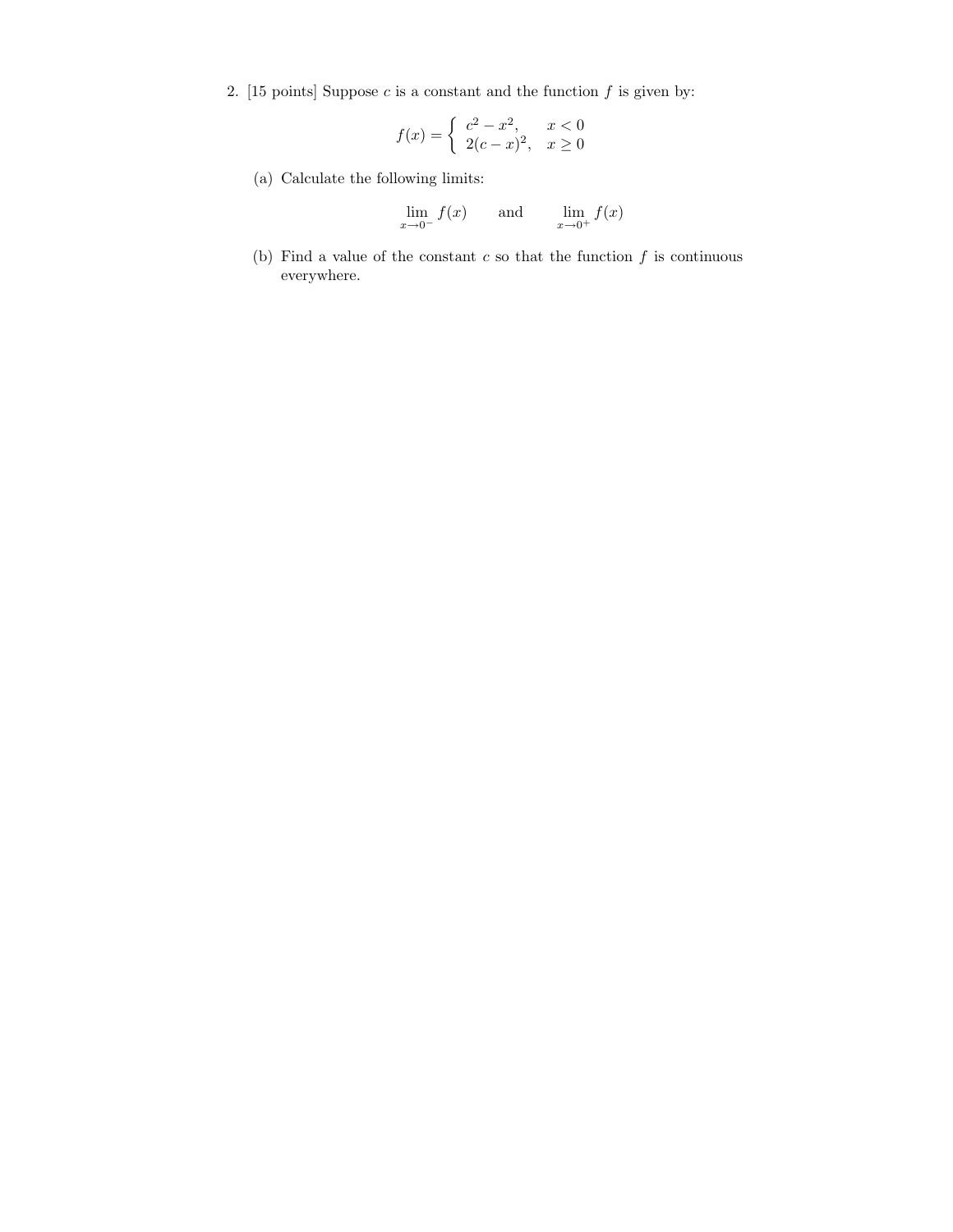3. [10 points] Find the derivative of  $f(x) = \sqrt{x+3}$  using the definition of the derivative. (No credit will be given for finding the derivative by other means.)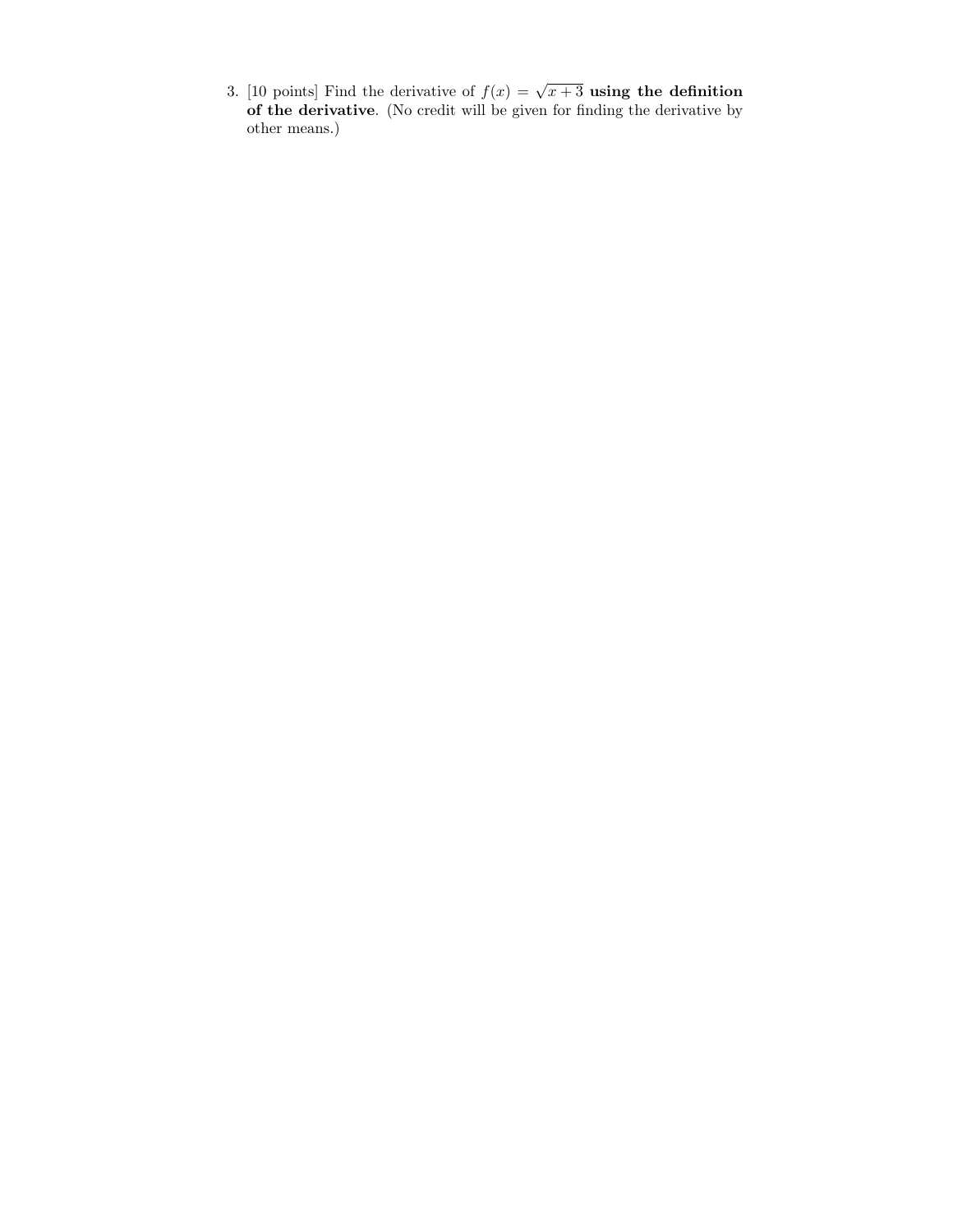- 4. [20 points] Calculate the derivative for each of the following functions:
	- (a)  $(4x^2+7x+3)^{50}$

(b)  $(1+2x)^5\sin(2x^3)$ 

$$
(c) 3 + \frac{2x}{\sqrt{x+1}}
$$

(d) 
$$
\cos^2(3e^x)
$$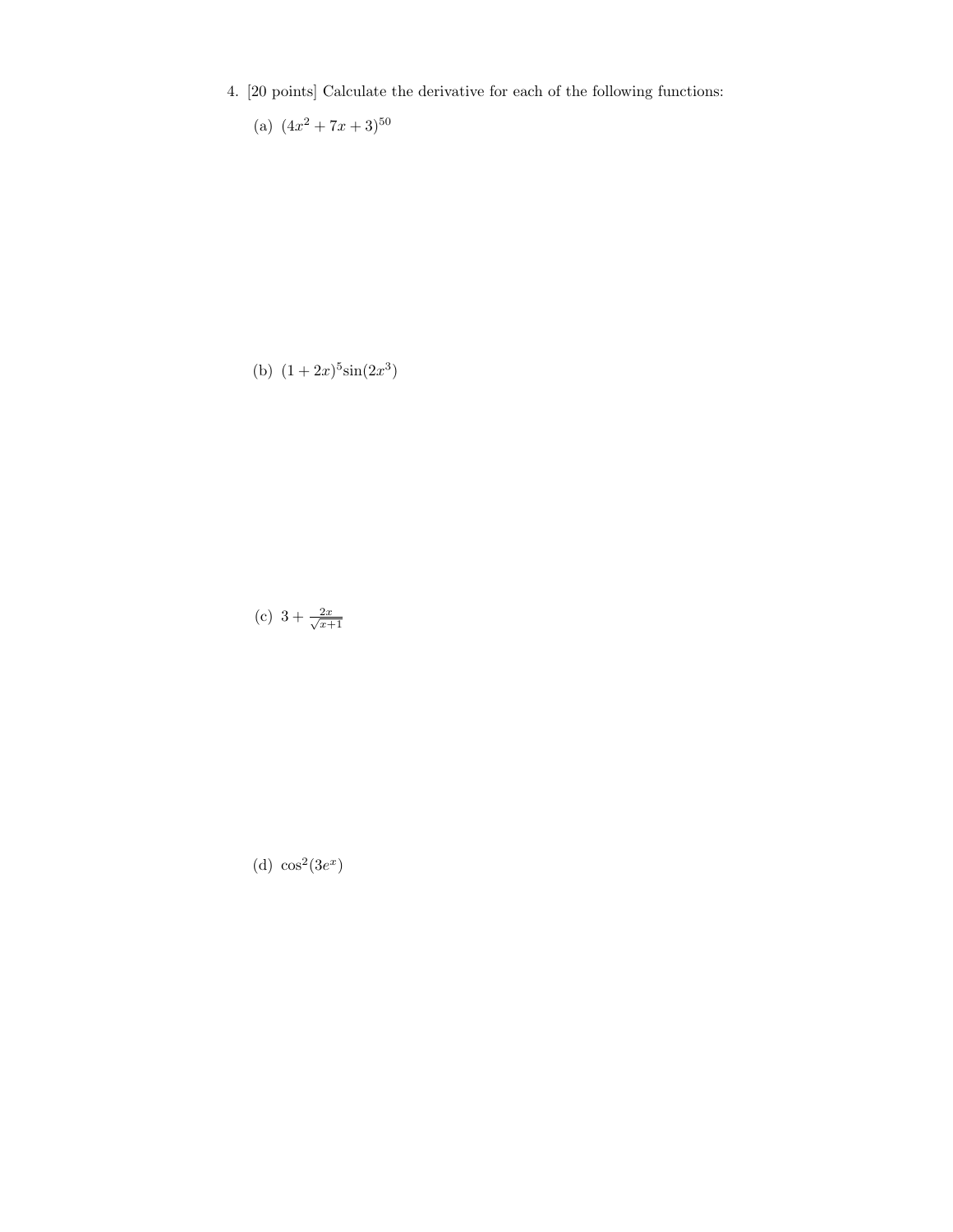5. [10 points] Find the equation of the tangent line to the graph of  $y =$  $\tan(2x) + 3 \sec x$  at the point  $(0, 3)$ .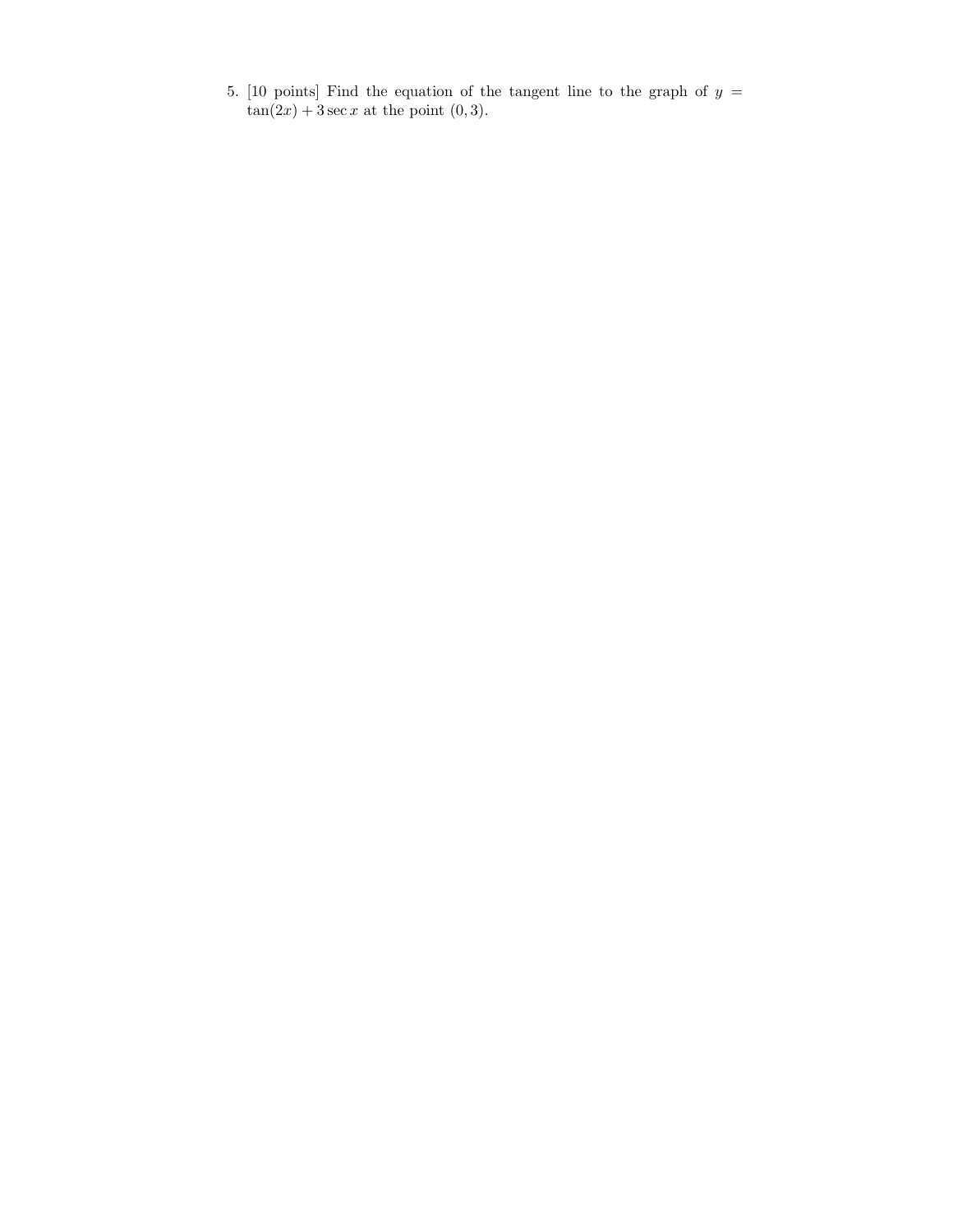6. [15 points] Find the maximum and minimum value of  $f(x) = \frac{1-x}{x^2+3}$  on [−2, 1]. Be sure to show all the steps you need to show in order to justify that your answers really are the maximum and minimum.